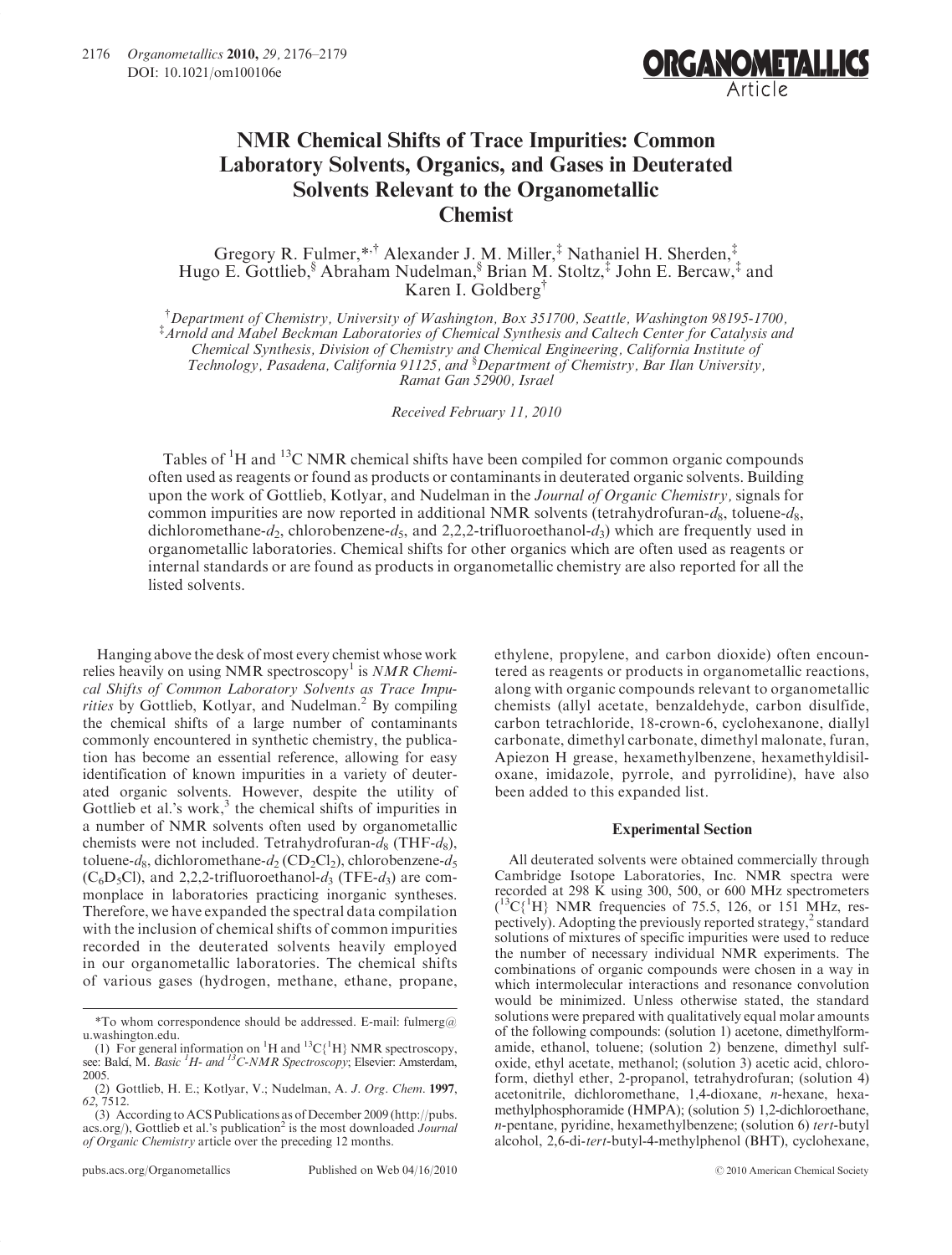Table 1.  ${}^{1}$ H NMR Data<sup>*a*</sup>

|                               | proton                                   | mult                        | $THF-d_8$    | $CD_2Cl_2$   | CDCl <sub>3</sub> | toluene- $d_8$                                                                      | $C_6D_6$     | $C_6D_5Cl$           | $(CD_3)$ <sub>2</sub> CO $(CD_3)$ <sub>2</sub> SO $CD_3CN$ |               |              | $TFE-d_3$                   | $CD_3OD$ $D_2O$ |              |
|-------------------------------|------------------------------------------|-----------------------------|--------------|--------------|-------------------|-------------------------------------------------------------------------------------|--------------|----------------------|------------------------------------------------------------|---------------|--------------|-----------------------------|-----------------|--------------|
| solvent residual<br>signals   |                                          |                             | 1.72<br>3.58 | 5.32         | 7.26              | 2.08<br>6.97<br>7.01<br>7.09                                                        | 7.16         | 6.96<br>6.99<br>7.14 | 2.05                                                       | 2.50          | 1.94         | 5.02<br>3.88                | 3.31            | 4.79         |
| water                         | OН                                       | $\mathbf S$                 | 2.46         | 1.52         | 1.56              | 0.43                                                                                | 0.40         | 1.03                 | $2.84^{b}$                                                 | $3.33^{b}$    | 2.13         | 3.66                        | 4.87            |              |
| acetic acid                   | CH <sub>3</sub>                          | $\mathbf S$                 | 1.89         | 2.06         | 2.10              | 1.57                                                                                | 1.52         | 1.76                 | 1.96                                                       | 1.91          | 1.96         | 2.06                        | 1.99            | 2.08         |
| acetone                       | CH <sub>3</sub>                          | $\mathbf S$                 | 2.05         | 2.12         | 2.17              | 1.57                                                                                | 1.55         | 1.77                 | 2.09                                                       | 2.09          | 2.08         | 2.19                        | 2.15            | 2.22         |
| acetonitrile                  | CH <sub>3</sub>                          | $\mathbf S$                 | 1.95         | 1.97         | 2.10              | 0.69<br>7.12                                                                        | 0.58         | 1.21                 | 2.05                                                       | 2.07          | 1.96         | 1.95                        | 2.03            | 2.06         |
| benzene<br>tert-butyl alcohol | CН<br>CH <sub>3</sub>                    | S<br>$\mathbf S$            | 7.31<br>1.15 | 7.35<br>1.24 | 7.36<br>1.28      | 1.03                                                                                | 7.15<br>1.05 | 7.20<br>1.12         | 7.36<br>1.18                                               | 7.37<br>1.11  | 7.37<br>1.16 | 7.36<br>1.28                | 7.33<br>1.40    | 1.24         |
|                               | OН                                       | $s^c$                       | 3.16         |              |                   | 0.58                                                                                | 0.63         | 1.30                 |                                                            | 4.19          | 2.18         | 2.20                        |                 |              |
| chloroform                    | СH                                       | $\mathbf S$                 | 7.89         | 7.32         | 7.26              | 6.10                                                                                | 6.15         | 6.74                 | 8.02                                                       | 8.32          | 7.58         | 7.33                        | 7.90            |              |
| 18-crown-6                    | CH <sub>2</sub>                          | S                           | 3.57         | 3.59         | 3.67              | 3.36                                                                                | 3.39         | 3.41                 | 3.59                                                       | 3.51          | 3.51         | 3.64                        | 3.64            | 3.80         |
| cyclohexane                   | CH <sub>2</sub>                          | S                           | 1.44         | 1.44         | 1.43              | 1.40                                                                                | 1.40         | 1.37                 | 1.43                                                       | 1.40          | 1.44         | 1.47                        | 1.45            |              |
| 1,2-dichloroethane            | CH <sub>2</sub>                          | $\mathbf S$                 | 3.77         | 3.76         | 3.73              | 2.91                                                                                | 2.90         | 3.26                 | 3.87                                                       | 3.90          | 3.81         | 3.71                        | 3.78            |              |
| dichloromethane               | CH <sub>2</sub>                          | $\mathbf S$                 | 5.51         | 5.33         | 5.30              | 4.32                                                                                | 4.27         | 4.77                 | 5.63                                                       | 5.76          | 5.44         | 5.24                        | 5.49            |              |
| diethyl ether                 | CH <sub>3</sub>                          | t, 7                        | 1.12         | 1.15         | 1.21              | 1.10                                                                                | 1.11         | 1.10                 | 1.11                                                       | 1.09          | 1.12         | 1.20                        | 1.18            | 1.17         |
|                               | CH <sub>2</sub>                          | q, 7                        | 3.38         | 3.43         | 3.48              | 3.25                                                                                | 3.26         | 3.31                 | 3.41                                                       | 3.38          | 3.42         | 3.58                        | 3.49            | 3.56         |
| diglyme                       | CH <sub>2</sub>                          | m                           | 3.43         | 3.57         | 3.65              | 3.43                                                                                | 3.46         | 3.49                 | 3.56                                                       | 3.51          | 3.53         | 3.67                        | 3.61            | 3.67         |
|                               | CH <sub>2</sub>                          | m                           | 3.53         | 3.50         | 3.57              | 3.31                                                                                | 3.34         | 3.37                 | 3.47                                                       | 3.38          | 3.45         | 3.62                        | 3.58            | 3.61         |
|                               | OCH <sub>3</sub>                         | $\mathbf S$                 | 3.28         | 3.33         | 3.39              | 3.12                                                                                | 3.11         | 3.16                 | 3.28                                                       | 3.24          | 3.29         | 3.41                        | 3.35            | 3.37         |
| dimethylformamide             | CН                                       | S                           | 7.91         | 7.96         | 8.02              | 7.57                                                                                | 7.63         | 7.73                 | 7.96                                                       | 7.95          | 7.92         | 7.86                        | 7.97            | 7.92         |
|                               | CH <sub>3</sub>                          | S                           | 2.88         | 2.91         | 2.96              | 2.37                                                                                | 2.36         | 2.51                 | 2.94                                                       | 2.89          | 2.89         | 2.98                        | 2.99            | 3.01         |
|                               | CH <sub>3</sub>                          | S                           | 2.76<br>3.56 | 2.82<br>3.65 | 2.88<br>3.71      | 1.96<br>3.33                                                                        | 1.86<br>3.35 | 2.30<br>3.45         | 2.78<br>3.59                                               | 2.73<br>3.57  | 2.77<br>3.60 | 2.88<br>3.76                | 2.86<br>3.66    | 2.85<br>3.75 |
| 1,4-dioxane<br>DME            | CH <sub>2</sub><br>CH <sub>3</sub>       | S<br>$\mathbf S$            | 3.28         | 3.34         | 3.40              | 3.12                                                                                | 3.12         | 3.17                 | 3.28                                                       | 3.24          | 3.28         | 3.40                        | 3.35            | 3.37         |
|                               | CH <sub>2</sub>                          | $\mathbf S$                 | 3.43         | 3.49         | 3.55              | 3.31                                                                                | 3.33         | 3.37                 | 3.46                                                       | 3.43          | 3.45         | 3.61                        | 3.52            | 3.60         |
| ethane                        | CH <sub>3</sub>                          | $\mathbf S$                 | 0.85         | 0.85         | 0.87              | 0.81                                                                                | 0.80         | 0.79                 | 0.83                                                       | 0.82          | 0.85         | 0.85                        | 0.85            | 0.82         |
| ethanol                       | CH <sub>3</sub>                          | t, 7                        | 1.10         | 1.19         | 1.25              | 0.97                                                                                | 0.96         | 1.06                 | 1.12                                                       | 1.06          | 1.12         | 1.22                        | 1.19            | 1.17         |
|                               | CH <sub>2</sub>                          | q, $7^d$                    | 3.51         | 3.66         | 3.72              | 3.36                                                                                | 3.34         | 3.51                 | 3.57                                                       | 3.44          | 3.54         | 3.71                        | 3.60            | 3.65         |
|                               | OН                                       | $\mathbf{s}^{c,d}$          | 3.30         | 1.33         | 1.32              | 0.83                                                                                | 0.50         | 1.39                 | 3.39                                                       | 4.63          | 2.47         |                             |                 |              |
| ethyl acetate                 | CH <sub>3</sub> CO                       | $\mathbf S$                 | 1.94         | 2.00         | 2.05              | 1.69                                                                                | 1.65         | 1.78                 | 1.97                                                       | 1.99          | 1.97         | 2.03                        | 2.01            | 2.07         |
|                               | $CH_2CH_3$                               | q, 7                        | 4.04         | 4.08         | 4.12              | 3.87                                                                                | 3.89         | 3.96                 | 4.05                                                       | 4.03          | 4.06         | 4.14                        | 4.09            | 4.14         |
|                               | $CH_2CH_3$                               | t, 7                        | 1.19         | 1.23         | 1.26              | 0.94                                                                                | 0.92         | 1.04                 | 1.20                                                       | 1.17          | 1.20         | 1.26                        | 1.24            | 1.24         |
| ethylene                      | CH <sub>2</sub>                          | $\mathbf S$                 | 5.36         | 5.40         | 5.40              | 5.25                                                                                | 5.25         | 5.29                 | 5.38                                                       | 5.41          | 5.41         | 5.40                        | 5.39            | 5.44         |
| ethylene glycol               | CH <sub>2</sub>                          | $s^e$                       | 3.48         | 3.66         | 3.76              | 3.36                                                                                | 3.41         | 3.58                 | 3.28                                                       | 3.34          | 3.51         | 3.72                        | 3.59            | 3.65         |
| H grease                      | CH <sub>3</sub>                          | m                           |              |              |                   | $0.85 - 0.91$ $0.84 - 0.90$ $0.84 - 0.87$ $0.89 - 0.96$ $0.90 - 0.98$ $0.86 - 0.92$ |              |                      | 0.90                                                       | $0.82 - 0.88$ |              | $0.88 - 0.94$ $0.86 - 0.93$ |                 |              |
|                               | CH <sub>2</sub>                          | br s                        | 1.29         | 1.27         | 1.25              | 1.33                                                                                | 1.32         | 1.30                 | 1.29                                                       | 1.24          |              | 1.33                        | 1.29            |              |
| hexamethylbenzene             | CH <sub>3</sub>                          | ${\bf S}$                   | 2.18         | 2.20         | 2.24              | 2.10                                                                                | 2.13         | 2.10                 | 2.17                                                       | 2.14          | 2.19         | 2.24                        | 2.19            |              |
| <i>n</i> -hexane              | CH <sub>3</sub>                          | t, 7                        | 0.89<br>1.29 | 0.89<br>1.27 | 0.88              | 0.88<br>1.22                                                                        | 0.89<br>1.24 | 0.85<br>1.19         | 0.88                                                       | 0.86          | 0.89         | 0.91<br>1.31                | 0.90<br>1.29    |              |
| HMDSO                         | CH <sub>2</sub><br>CH <sub>3</sub>       | m<br>$\mathbf S$            | 0.07         | 0.07         | 1.26<br>0.07      | 0.10                                                                                | 0.12         | 0.10                 | 1.28<br>0.07                                               | 1.25<br>0.06  | 1.28<br>0.07 | 0.08                        | 0.07            | 0.28         |
| HMPA                          | CH <sub>3</sub>                          | d, 9.5                      | 2.58         | 2.60         | 2.65              | 2.42                                                                                | 2.40         | 2.47                 | 2.59                                                       | 2.53          | 2.57         | 2.63                        | 2.64            | 2.61         |
| hydrogen                      | H <sub>2</sub>                           | $\mathbf S$                 | 4.55         | 4.59         | 4.62              | 4.50                                                                                | 4.47         | 4.49                 | 4.54                                                       | 4.61          | 4.57         | 4.53                        | 4.56            |              |
| imidazole                     | CH(2)                                    | $\mathbf S$                 | 7.48         | 7.63         | 7.67              | 7.30                                                                                | 7.33         | 7.53                 | 7.62                                                       | 7.63          | 7.57         | 7.61                        | 7.67            | 7.78         |
|                               | CH(4,5)                                  | $\mathbf S$                 | 6.94         | 7.07         | 7.10              | 6.86                                                                                | 6.90         | 7.01                 | 7.04                                                       | 7.01          | 7.01         | 7.03                        | 7.05            | 7.14         |
| methane                       | CH <sub>4</sub>                          | $\mathbf S$                 | 0.19         | 0.21         | 0.22              | 0.17                                                                                | 0.16         | 0.15                 | 0.17                                                       | 0.20          | 0.20         | 0.18                        | 0.20            | 0.18         |
| methanol                      | CH <sub>3</sub>                          | $s^g$                       | 3.27         | 3.42         | 3.49              | 3.03                                                                                | 3.07         | 3.25                 | 3.31                                                       | 3.16          | 3.28         | 3.44                        | 3.34            | 3.34         |
|                               | OН                                       | $s^{c,g}$                   | 3.02         | 1.09         | 1.09              |                                                                                     |              | 1.30                 | 3.12                                                       | 4.01          | 2.16         |                             |                 |              |
| nitromethane                  | CH <sub>3</sub>                          | $\mathbf S$                 | 4.31         | 4.31         | 4.33              | 3.01                                                                                | 2.94         | 3.59                 | 4.43                                                       | 4.42          | 4.31         | 4.28                        | 4.34            | 4.40         |
| <i>n</i> -pentane             | CH <sub>3</sub>                          | t, 7                        | 0.89         | 0.89         | 0.88              | 0.87                                                                                | 0.87         | 0.84                 | 0.88                                                       | 0.86          | 0.89         | 0.90                        | 0.90            |              |
|                               | CH <sub>2</sub>                          | $\rm m$                     | 1.31         | 1.30         | 1.27              | 1.25                                                                                | 1.23         | 1.23                 | 1.27                                                       | 1.27          | 1.29         | 1.33                        | 1.29            |              |
| propane                       | CH <sub>3</sub>                          | t, 7.3                      | 0.90         | 0.90         | 0.90              | 0.89                                                                                | 0.86         | 0.84                 | 0.88                                                       | 0.87          | 0.90         | 0.90                        | 0.91            | 0.88         |
|                               | CH <sub>2</sub>                          | sept, $7.3$                 | 1.33         | 1.32         | 1.32              | 1.32                                                                                | 1.26         | 1.26                 | 1.31                                                       | 1.29          | 1.33         | 1.33                        | 1.34            | 1.30         |
| 2-propanol                    | CH <sub>3</sub><br>CН                    | d, 6                        | 1.08<br>3.82 | 1.17<br>3.97 | 1.22<br>4.04      | 0.95<br>3.65                                                                        | 0.95<br>3.67 | 1.04<br>3.82         | 1.10<br>3.90                                               | 1.04<br>3.78  | 1.09<br>3.87 | 1.20<br>4.05                | 1.50<br>3.92    | 1.17<br>4.02 |
| propylene                     | CH <sub>3</sub>                          | sept, 6<br>dt, 6.4, 1.5     | 1.69         | 1.71         | 1.73              | 1.55                                                                                | 1.55         | 1.58                 | 1.68                                                       | 1.68          | 1.70         | 1.70                        | 1.70            | 1.70         |
|                               | CH <sub>2</sub> (1)                      | dm, 10                      | 4.89         | 4.93         | 4.94              | 4.92                                                                                | 4.95         | 4.91                 | 4.90                                                       | 4.94          | 4.93         | 4.93                        | 4.91            | 4.95         |
|                               | CH <sub>2</sub> (2)                      | dm, 17                      | 4.99         | 5.03         | 5.03              | 4.98                                                                                | 5.01         | 4.98                 | 5.00                                                       | 5.03          | 5.04         | 5.03                        | 5.01            | 5.06         |
|                               | CH                                       | m                           | 5.79         | 5.84         | 5.83              | 5.70                                                                                | 5.72         | 5.72                 | 5.81                                                       | 5.80          | 5.85         | 5.87                        | 5.82            | 5.90         |
| pyridine                      | CH(2,6)                                  | $\, {\rm m}$                | 8.54         | 8.59         | 8.62              | 8.47                                                                                | 8.53         | 8.51                 | 8.58                                                       | 8.58          | 8.57         | 8.45                        | 8.53            | 8.52         |
|                               | CH(3,5)                                  | m                           | 7.25         | 7.28         | 7.29              | 6.67                                                                                | 6.66         | 6.90                 | 7.35                                                       | 7.39          | 7.33         | 7.40                        | 7.44            | 7.45         |
|                               | CH(4)                                    | m                           | 7.65         | 7.68         | 7.68              | 6.99                                                                                | 6.98         | 7.25                 | 7.76                                                       | 7.79          | 7.73         | 7.82                        | 7.85            | 7.87         |
| pyrrole                       | NH                                       | br t                        | 9.96         | 8.69         | 8.40              | 7.71                                                                                | 7.80         | 8.61                 | 10.02                                                      | 10.75         | 9.27         |                             |                 |              |
|                               | CH(2,5)                                  | m                           | 6.66         | 6.79         | 6.83              | 6.43                                                                                | 6.48         | 6.62                 | 6.77                                                       | 6.73          | 6.75         | 6.84                        | 6.72            | 6.93         |
|                               | CH(3,4)                                  | $\, {\rm m}$                | 6.02         | 6.19         | 6.26              | 6.27                                                                                | 6.37         | 6.27                 | 6.07                                                       | 6.01          | 6.10         | 6.24                        | 6.08            | 6.26         |
| pyrrolidine <sup>h</sup>      | CH <sub>2</sub> (2,5)                    | $\, {\rm m}$                | 2.75         | 2.82         | 2.87              | 2.54                                                                                | 2.54         | 2.64                 |                                                            | 2.67          | 2.75         | 3.11                        | 2.80            | 3.07         |
|                               | CH <sub>2</sub> (3,4)                    | m                           | 1.59         | 1.67         | 1.68              | 1.36                                                                                | 1.33         | 1.43                 |                                                            | 1.55          | 1.61         | 1.93                        | 1.72            | 1.87         |
| silicone grease               | CH <sub>3</sub>                          | $\mathbf S$                 | 0.11         | 0.09         | 0.07              | 0.26                                                                                | 0.29         | 0.14                 | 0.13                                                       | $-0.06$       | 0.08         | 0.16                        | 0.10            |              |
| tetrahydrofuran               | CH <sub>2</sub> (2,5)                    | m                           | 3.62         | 3.69         | 3.76              | 3.54                                                                                | 3.57         | 3.59                 | 3.63                                                       | 3.60          | 3.64         | 3.78                        | 3.71            | 3.74         |
| toluene                       | CH <sub>2</sub> (3,4)<br>CH <sub>3</sub> | m                           | 1.79<br>2.31 | 1.82<br>2.34 | 1.85<br>2.36      | 1.43<br>2.11                                                                        | 1.40<br>2.11 | 1.55<br>2.16         | 1.79<br>2.32                                               | 1.76<br>2.30  | 1.80<br>2.33 | 1.91<br>2.33                | 1.87<br>2.32    | 1.88         |
|                               | CH(2,4,6)                                | $\mathbf S$<br>$\, {\rm m}$ | 7.10         | 7.15         | 7.17              | $6.96 - 7.01$                                                                       | 7.02         |                      | $7.01 - 7.08$ $7.10 - 7.20$                                | 7.18          |              | $7.10 - 7.30$ $7.10 - 7.30$ | 7.16            |              |
|                               | CH(3,5)                                  | $\, {\rm m}$                | 7.19         | 7.24         | 7.25              | 7.09                                                                                | 7.13         |                      | $7.10 - 7.17$ $7.10 - 7.20$                                | 7.25          |              | $7.10 - 7.30$ $7.10 - 7.30$ | 7.16            |              |
| triethylamine                 | CH <sub>3</sub>                          | t, 7                        | 0.97         | 0.99         | 1.03              | 0.95                                                                                | 0.96         | 0.93                 | 0.96                                                       | 0.93          | 0.96         | 1.31                        | 1.05            | 0.99         |
|                               | CH <sub>2</sub>                          | q,7                         | 2.46         | 2.48         | 2.53              | 2.39                                                                                | 2.40         | 2.39                 | 2.45                                                       | 2.43          | 2.45         | 3.12                        | 2.58            | 2.57         |

 $a$ Except for the compounds in solutions  $8-10$ , as well as the gas samples, hexamethylbenzene, and the corrected values mentioned in the Supporting Information, all data for the solvents CDCl<sub>3</sub>, C<sub>6</sub>D<sub>6</sub>, (CD<sub>3</sub>)<sub>2</sub>CO, (CD<sub>3</sub>)<sub>2</sub>SO, CD<sub>3</sub>CN, CD<sub>3</sub>OD, and D<sub>2</sub>O were previously reported in ref 2. <sup>b</sup> A signal for HDO is also observed in  $(CD_3)_2$ SO (3.30 ppm) and  $(CD_3)_2$ CO (2.81 ppm), often seen as a 1:1:1 triplet  $({}^2J_{H,D} = 1 \text{ Hz})$ . <sup>e</sup> Not all OH signals were observable. "In some solvents, the coupling interaction between the C between the CH<sub>3</sub> and the OH protons may be observed ( $J = 5.5$  Hz). <sup>h</sup> Pyrrolidine was observed to react with (CD<sub>3</sub>)<sub>2</sub>CO.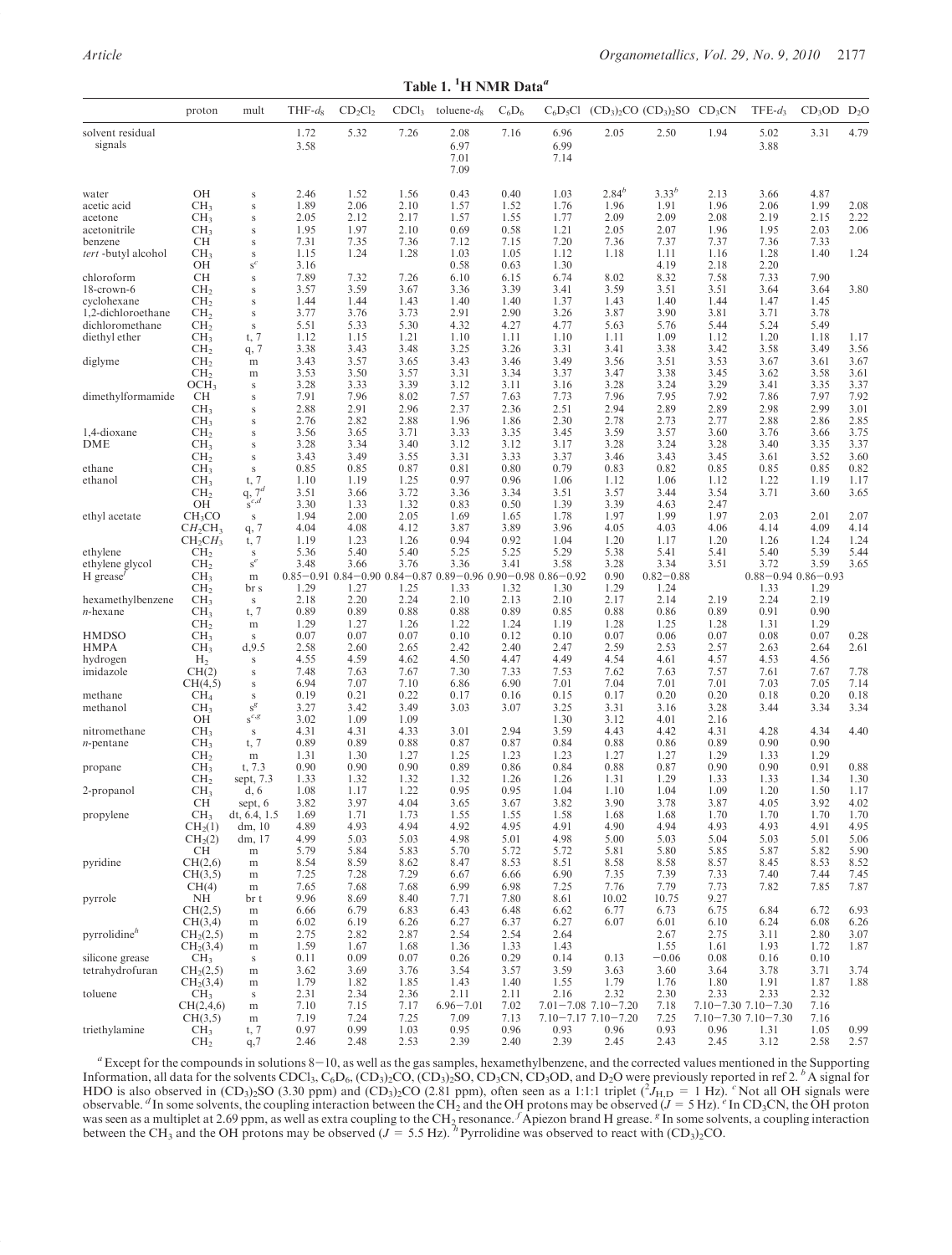| Table 2. ${}^{13}C_1{}^{1}H$ NMR Data <sup>a</sup> |                                                |                  |                  |                   |                                               |                  |                                      |                  |                  |                    |                  |                    |                      |
|----------------------------------------------------|------------------------------------------------|------------------|------------------|-------------------|-----------------------------------------------|------------------|--------------------------------------|------------------|------------------|--------------------|------------------|--------------------|----------------------|
|                                                    | carbon                                         | $THF-d_8$        | $CD_2Cl_2$       | CDCl <sub>3</sub> | toluene- $d_8$                                | $C_6D_6$         | $C_6D_5Cl$                           | $(CD_3)_2CO$     | $(CD_3)_2SO$     | CD <sub>3</sub> CN | $TFE-d_3$        | CD <sub>3</sub> OD | $D_2O$               |
| solvent signals                                    |                                                | 67.21<br>25.31   | 53.84            | 77.16             | 137.48<br>128.87<br>127.96<br>125.13<br>20.43 | 128.06           | 134.19<br>129.26<br>128.25<br>125.96 | 29.84<br>206.26  | 39.52            | 1.32<br>118.26     | 61.50<br>126.28  | 49.00              |                      |
| acetic acid                                        | CO                                             | 171.69           | 175.85           | 175.99            | 175.30                                        | 175.82           | 175.67                               | 172.31           | 171.93           | 173.21             | 177.96           | 175.11             | 177.21               |
| acetone                                            | CH <sub>3</sub><br>CO                          | 20.13<br>204.19  | 20.91<br>206.78  | 20.81<br>207.07   | 20.27<br>204.00                               | 20.37<br>204.43  | 20.40<br>204.83                      | 20.51<br>205.87  | 20.95<br>206.31  | 20.73<br>207.43    | 20.91<br>32.35   | 20.56<br>209.67    | 21.03<br>215.94      |
| acetonitrile                                       | CH <sub>3</sub><br><b>CN</b>                   | 30.17<br>116.79  | 31.00<br>116.92  | 30.92<br>116.43   | 30.03<br>115.76                               | 30.14<br>116.02  | 30.12<br>115.93                      | 30.60<br>117.60  | 30.56<br>117.91  | 30.91<br>118.26    | 214.98<br>118.95 | 30.67<br>118.06    | 30.89<br>119.68      |
|                                                    | CH <sub>3</sub>                                | 0.45             | 2.03             | 1.89              | 0.03                                          | 0.20             | 0.63                                 | 1.12             | 1.03             | 1.79               | 1.00             | 0.85               | 1.47                 |
| benzene<br>tert-butyl alcohol                      | CН<br>$(CH_3)_3C$                              | 128.84<br>67.50  | 128.68<br>69.11  | 128.37<br>69.15   | 128.57<br>68.12                               | 128.62<br>68.19  | 128.38<br>68.19                      | 129.15<br>68.13  | 128.30<br>66.88  | 129.32<br>68.74    | 129.84<br>72.35  | 129.34<br>69.40    | 70.36                |
|                                                    | $(CH_3)_3C$                                    | 30.57            | 31.46            | 31.25             | 30.49                                         | 30.47            | 31.13                                | 30.72            | 30.38            | 30.68              | 31.07            | 30.91              | 30.29                |
| carbon dioxide<br>carbon disulfide                 | CO <sub>2</sub><br>CS <sub>2</sub>             | 125.69<br>193.37 | 125.26<br>192.95 | 124.99<br>192.83  | 124.86<br>192.71                              | 124.76<br>192.69 | 126.08<br>192.49                     | 125.81<br>193.58 | 124.21<br>192.63 | 125.89<br>193.60   | 126.92<br>196.26 | 126.31<br>193.82   | 197.25               |
| carbon tetrachloride<br>chloroform                 | $\text{CCl}_4$<br>СH                           | 96.89<br>79.24   | 96.52<br>77.99   | 96.34<br>77.36    | 96.57<br>77.89                                | 96.44<br>77.79   | 96.38<br>77.67                       | 96.65<br>79.19   | 95.44<br>79.16   | 96.68<br>79.17     | 97.74<br>78.83   | 97.21<br>79.44     | 96.73                |
| 18-crown-6                                         | CH <sub>2</sub>                                | 71.34            | 70.47            | 70.55             | 70.86                                         | 70.59            | 70.55                                | 71.25            | 69.85            | 71.22              | 70.80            | 71.47              | 70.14                |
| cyclohexane<br>1,2-dichloroethane                  | CH <sub>2</sub><br>CH <sub>2</sub>             | 27.58<br>44.64   | 27.38<br>44.35   | 26.94<br>43.50    | 27.31<br>43.40                                | 27.23<br>43.59   | 26.99<br>43.60                       | 27.51<br>45.25   | 26.33<br>45.02   | 27.63<br>45.54     | 28.34<br>45.28   | 27.96<br>45.11     |                      |
| dichloromethane                                    | CH <sub>2</sub>                                | 54.67            | 54.24            | 53.52             | 53.47                                         | 53.46            | 53.54                                | 54.95            | 54.84            | 55.32              | 54.46            | 54.78              |                      |
| diethyl ether                                      | CH <sub>3</sub><br>CH <sub>2</sub>             | 15.49<br>66.14   | 15.44<br>66.11   | 15.20<br>65.91    | 15.47<br>65.94                                | 15.46<br>65.94   | 15.35<br>65.79                       | 15.78<br>66.12   | 15.12<br>62.05   | 15.63<br>66.32     | 15.33<br>67.55   | 15.46<br>66.88     | 14.77<br>66.42       |
| diglyme                                            | CH <sub>3</sub>                                | 58.72            | 58.95            | 59.01             | 58.62                                         | 58.66            | 58.42                                | 58.77            | 57.98            | 58.90              | 59.40            | 59.06              | 58.67                |
|                                                    | CH <sub>2</sub><br>CH <sub>2</sub>             | 71.17<br>72.72   | 70.70<br>72.25   | 70.51<br>71.90    | 70.92<br>72.39                                | 70.87<br>72.35   | 70.56<br>72.07                       | 71.03<br>72.63   | 69.54<br>71.25   | 70.99<br>72.63     | 73.05<br>71.33   | 71.33<br>72.92     | 70.05<br>71.63       |
| dimethylformamide                                  | CН                                             | 161.96           | 162.57           | 162.62            | 161.93                                        | 162.13           | 162.01                               | 162.79           | 162.29           | 163.31             | 166.01           | 164.73             | 165.53               |
|                                                    | CH <sub>3</sub><br>CH <sub>3</sub>             | 35.65<br>30.70   | 36.56<br>31.39   | 36.50<br>31.45    | 35.22<br>30.64                                | 35.25<br>30.72   | 35.45<br>30.71                       | 36.15<br>31.03   | 35.73<br>30.73   | 36.57<br>31.32     | 37.76<br>30.96   | 36.89<br>31.61     | 37.54<br>32.03       |
| 1,4-dioxane<br>DME                                 | CH <sub>2</sub><br>CH <sub>3</sub>             | 67.65<br>58.72   | 67.47<br>59.02   | 67.14<br>59.08    | 67.17<br>58.63                                | 67.16<br>58.68   | 66.95<br>58.31                       | 67.60<br>58.45   | 66.36<br>58.03   | 67.72<br>58.89     | 68.52<br>59.52   | 68.11<br>59.06     | 67.19<br>58.67       |
|                                                    | CH <sub>2</sub>                                | 72.58            | 72.24            | 71.84             | 72.25                                         | 72.21            | 71.81                                | 72.47            | 71.17            | 72.47              | 72.87            | 72.72              | 71.49                |
| ethane<br>ethanol                                  | CH <sub>3</sub><br>CH <sub>3</sub>             | 6.79<br>18.90    | 6.91<br>18.69    | 6.89<br>18.41     | 6.94<br>18.78                                 | 6.96<br>18.72    | 6.91<br>18.55                        | 6.88<br>18.89    | 6.61<br>18.51    | 6.99<br>18.80      | 7.01<br>18.11    | 6.98<br>18.40      | 17.47                |
|                                                    | CH <sub>2</sub>                                | 57.60            | 58.57            | 58.28             | 57.81                                         | 57.86            | 57.63                                | 57.72            | 56.07            | 57.96              | 59.68            | 58.26              | 58.05                |
| ethyl acetate                                      | CH <sub>3</sub> CO<br>CO                       | 20.45<br>170.32  | 21.15<br>171.24  | 21.04<br>171.36   | 20.46<br>170.02                               | 20.56<br>170.44  | 20.50<br>170.20                      | 20.83<br>170.96  | 20.68<br>170.31  | 21.16<br>171.68    | 21.18<br>175.55  | 20.88<br>172.89    | 21.15<br>175.26      |
|                                                    | CH <sub>2</sub>                                | 60.30            | 60.63            | 60.49             | 60.08                                         | 60.21            | 60.06                                | 60.56            | 59.74            | 60.98              | 62.70            | 61.50              | 62.32                |
| ethylene                                           | CH <sub>3</sub><br>CH <sub>2</sub>             | 14.37<br>123.09  | 14.37<br>123.20  | 14.19<br>123.13   | 14.23<br>122.92                               | 14.19<br>122.96  | 14.07<br>122.95                      | 14.50<br>123.47  | 14.40<br>123.52  | 14.54<br>123.69    | 14.36<br>124.08  | 14.49<br>123.46    | 13.92                |
| ethylene glycol                                    | CH <sub>2</sub>                                | 64.35            | 64.08            | 63.79             | 64.29                                         | 64.34            | 64.03                                | 64.26            | 62.76            | 64.22              | 64.87            | 64.30              | 63.17                |
| $H$ grease <sup>b</sup><br>hexamethylbenzene       | CH <sub>2</sub><br>C                           | 30.45<br>131.88  | 30.14<br>132.09  | 29.71<br>132.21   | 30.31<br>131.72                               | 30.22<br>131.79  | 30.11<br>131.54                      | 132.22           | 131.10           | 132.61             | 134.04           | 132.53             |                      |
| $n$ -hexane                                        | CH <sub>3</sub><br>CH <sub>3</sub>             | 16.71<br>14.22   | 16.93<br>14.28   | 16.98<br>14.14    | 16.84<br>14.34                                | 16.95<br>14.32   | 16.68<br>14.18                       | 16.86<br>14.34   | 16.60<br>13.88   | 16.94<br>14.43     | 17.04<br>14.63   | 16.90<br>14.45     |                      |
|                                                    | CH <sub>2</sub> (2,5)                          | 23.33            | 23.07            | 22.70             | 23.12                                         | 23.04            | 22.86                                | 23.28            | 22.05            | 23.40              | 24.06            | 23.68              |                      |
| <b>HMDSO</b>                                       | CH <sub>2</sub> (3,4)<br>CH <sub>3</sub>       | 32.34<br>1.83    | 32.01<br>1.96    | 31.64<br>1.97     | 32.06<br>1.99                                 | 31.96<br>2.05    | 31.77<br>1.92                        | 32.30<br>2.01    | 30.95<br>1.96    | 32.36<br>2.07      | 33.17<br>2.09    | 32.73<br>1.99      | 2.31                 |
| HMPA <sup>c</sup>                                  | CH <sub>3</sub>                                | 36.89            | 36.99            | 36.87             | 36.80                                         | 36.88            | 36.64                                | 37.04            | 36.42            | 37.10              | 37.21            | 37.00              | 36.46                |
| imidazole                                          | CH(2)<br>CH(4,5)                               | 135.72<br>122.20 | 135.76<br>122.16 | 135.38<br>122.00  | 135.57<br>122.13                              | 135.76<br>122.16 | 135.50<br>121.96                     | 135.89<br>122.31 | 135.15<br>121.55 | 136.33<br>122.78   | 136.58<br>122.93 | 136.31<br>122.60   | 136.65<br>122.43     |
| methane                                            | CH <sub>4</sub>                                | $-4.90$          | $-4.33$          | $-4.63$           | $-4.34$                                       | $-4.29$          | $-4.33$                              | $-5.33$          | $-4.01$          | $-4.61$            | $-5.88$          | $-4.90$            |                      |
| methanol<br>nitromethane                           | CH <sub>3</sub><br>CH <sub>3</sub>             | 49.64<br>62.49   | 50.45<br>63.03   | 50.41<br>62.50    | 49.90<br>61.14                                | 49.97<br>61.16   | 49.66<br>61.68                       | 49.77<br>63.21   | 48.59<br>63.28   | 49.90<br>63.66     | 50.67<br>63.17   | 49.86<br>63.08     | $49.50^{d}$<br>63.22 |
| $n$ -pentane                                       | CH <sub>3</sub>                                | 14.18<br>23.00   | 14.24            | 14.08<br>22.38    | 14.27<br>22.79                                | 14.25            | 14.10<br>22.54                       | 14.29<br>22.98   | 13.28<br>21.70   | 14.37<br>23.08     | 14.54<br>23.75   | 14.39<br>23.38     |                      |
|                                                    | CH <sub>2</sub> (2,4)<br>CH <sub>2</sub> (3)   | 34.87            | 22.77<br>34.57   | 34.16             | 34.54                                         | 22.72<br>34.45   | 34.26                                | 34.83            | 33.48            | 34.89              | 35.76            | 35.30              |                      |
| propane                                            | CH <sub>3</sub><br>CH <sub>2</sub>             | 16.60<br>16.82   | 16.63<br>16.63   | 16.63<br>16.37    | 16.65<br>16.63                                | 16.66<br>16.60   | 16.56<br>16.48                       | 16.68<br>16.78   | 16.34<br>15.67   | 16.73<br>16.91     | 16.93<br>17.46   | 16.80<br>17.19     |                      |
| 2-propanol                                         | CH <sub>3</sub>                                | 25.70            | 25.43            | 25.14             | 25.24                                         | 25.18            | 25.14                                | 25.67            | 25.43            | 25.55              | 25.21            | 25.27              | 24.38                |
| propylene                                          | CН<br>CH <sub>3</sub>                          | 66.14<br>19.27   | 64.67<br>19.47   | 64.50<br>19.50    | 64.12<br>19.32                                | 64.23<br>19.38   | 64.18<br>19.32                       | 63.85<br>19.42   | 64.92<br>19.20   | 64.30<br>19.48     | 66.69<br>19.63   | 64.71<br>19.50     | 64.88                |
|                                                    | CH <sub>2</sub>                                | 115.74           | 115.70           | 115.74            | 115.89                                        | 115.92           | 115.86                               | 116.03           | 116.07           | 116.12             | 116.38           | 116.04             |                      |
| pyridine                                           | СH<br>CH(2,6)                                  | 134.02<br>150.57 | 134.21<br>150.27 | 133.91<br>149.90  | 133.61<br>150.25                              | 133.69<br>150.27 | 133.57<br>149.93                     | 134.34<br>150.67 | 133.55<br>149.58 | 134.78<br>150.76   | 136.00<br>149.76 | 134.61<br>150.07   | 149.18               |
|                                                    | CH(3,5)                                        | 124.08           | 124.06           | 123.75            | 123.46                                        | 123.58           | 123.49                               | 124.57           | 123.84           | 127.76             | 126.27           | 125.53             | 125.12               |
| pyrrole                                            | CH(4)<br>CH(2,5)                               | 135.99<br>118.03 | 136.16<br>117.93 | 135.96<br>117.77  | 135.17<br>117.61                              | 135.28<br>117.78 | 135.32<br>117.65                     | 136.56<br>117.98 | 136.05<br>117.32 | 136.89<br>118.47   | 139.62<br>119.61 | 138.35<br>118.28   | 138.27<br>119.06     |
|                                                    | CH(3,4)                                        | 107.74           | 108.02<br>47.02  | 107.98<br>46.93   | 108.15<br>47.12                               | 108.21<br>46.86  | 108.03<br>46.75                      | 108.04           | 107.07           | 108.31             | 108.85<br>47.43  | 108.11<br>47.23    | 107.83<br>46.83      |
| pyrrolidine <sup>e</sup>                           | CH <sub>2</sub> (2,5)<br>CH <sub>2</sub> (3,4) | 45.82<br>26.17   | 25.83            | 25.56             | 25.75                                         | 25.65            | 25.59                                |                  | 46.51<br>25.26   | 47.57<br>26.34     | 25.73            | 26.29              | 25.86                |
| silicone grease<br>tetrahydrofuran                 | CH <sub>3</sub><br>CH <sub>2</sub> (2,5)       | 1.20<br>68.03    | 1.22<br>68.16    | 1.19<br>67.97     | 1.37<br>67.75                                 | 1.38<br>67.80    | 1.09<br>67.64                        | 1.40<br>68.07    | 67.03            | 68.33              | 2.87<br>69.53    | 2.10<br>68.83      | 68.68                |
|                                                    | CH <sub>2</sub> (3,4)                          | 26.19            | 25.98            | 25.62             | 25.79                                         | 25.72            | 25.68                                | 26.15            | 25.14            | 26.27              | 26.69            | 26.48              | 25.67                |
| toluene                                            | CH <sub>3</sub><br>C(1)                        | 21.29<br>138.24  | 21.53<br>138.36  | 21.46<br>137.89   | 21.37<br>137.84                               | 21.10<br>137.91  | 21.23<br>137.65                      | 21.46<br>138.48  | 20.99<br>137.35  | 21.50<br>138.90    | 21.62<br>139.92  | 21.50<br>138.85    |                      |
|                                                    | CH(2,6)                                        | 129.47           | 129.35           | 129.07            | 129.33                                        | 129.33           | 129.12                               | 129.76           | 128.88           | 129.94             | 130.58           | 129.91             |                      |
|                                                    | CH(3,5)<br>CH(4)                               | 128.71<br>125.84 | 128.54<br>125.62 | 128.26<br>125.33  | 128.51<br>125.66                              | 128.56<br>125.68 | 128.31<br>125.43                     | 129.03<br>126.12 | 128.18<br>125.29 | 129.23<br>126.28   | 129.79<br>126.82 | 129.20<br>126.29   |                      |
| triethylamine                                      | CH <sub>3</sub>                                | 12.51            | 12.12            | 11.61             | 12.39                                         | 12.35            | 11.87                                | 12.49            | 11.74            | 12.38              | 9.51             | 11.09              | 9.07<br>47.19        |
|                                                    | CH <sub>2</sub>                                | 47.18            | 46.75            | 46.25             | 46.82                                         | 46.77            | 46.36                                | 47.07            | 45.74            | 47.10              | 48.45            | 46.96              |                      |

 $a$ Except for the compounds in solutions  $8-10$ , as well as the gas samples, hexamethylbenzene, and the corrected values mentioned in the Supporting Information, all data for the solvents CDCl<sub>3</sub>, C<sub>6</sub>D<sub>6</sub>, (CD<sub>3</sub>)<sub>2</sub>CO, (CD<sub>3</sub>)<sub>2</sub>SO, CD<sub>3</sub>CN, CD<sub>3</sub>OD, and D<sub>2</sub>O were previously reported in ref 2. <sup>b</sup>Apiezon brand H grease. CPhosphorus coupling was observed  $(^2J_{PC} = 3 \text{ Hz})$ . Thernal reference; see text. CPyrrolidine was observed to react with  $(CD_3)_2$ CO.